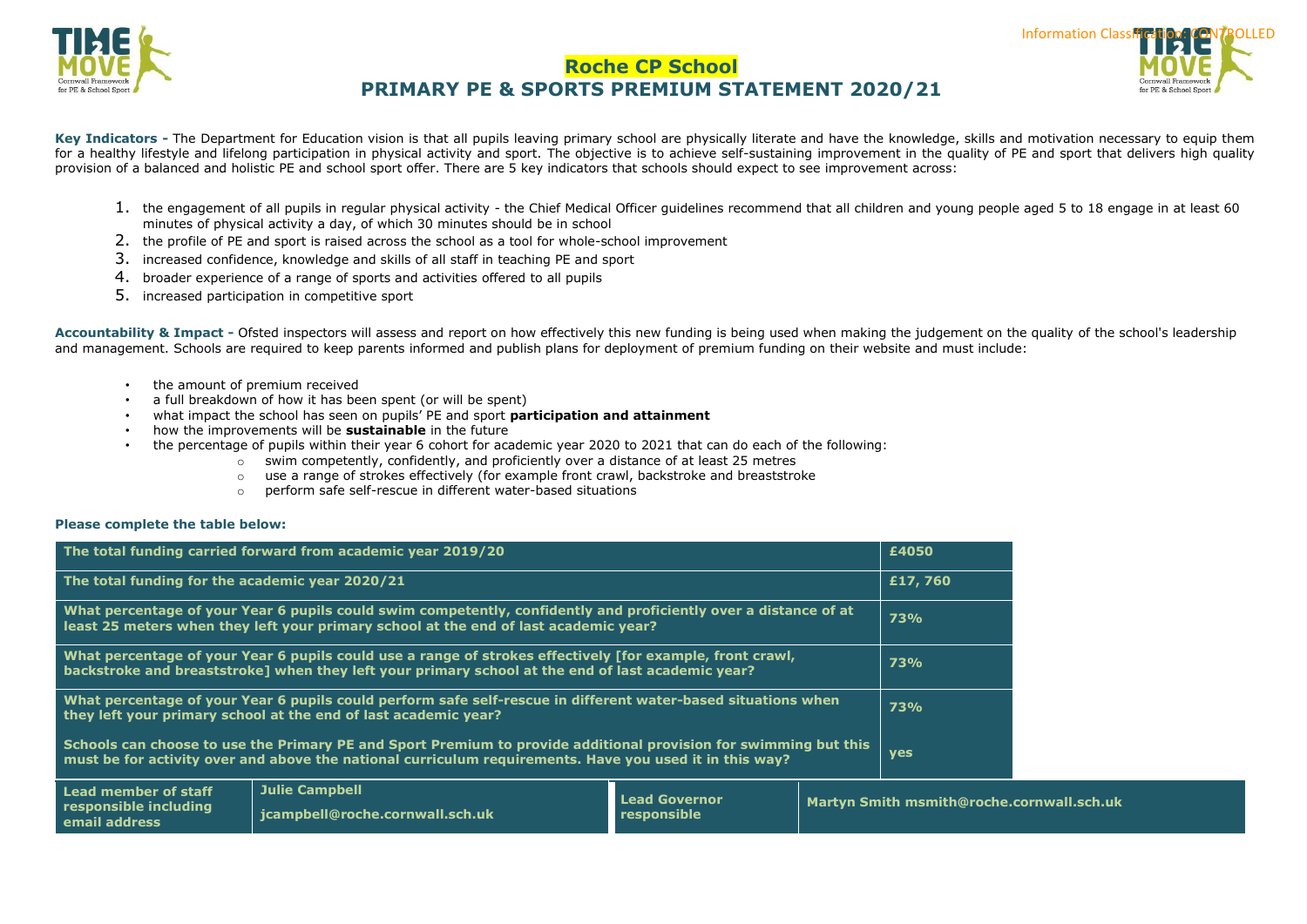



**Deadlines –** Schools should publish on their website all spend from the academic year 2019/20 that has been carried over by **31 March 2021**. End of year reporting needs to be published on your website by **31 July 2021.** School can submit a copy of your report to HWS TEAM [rob.harrison@cornwall.gov.uk](mailto:rob.harrison@cornwall.gov.uk) by the **9 July 2021** if they require any feedback before the Government deadline.

|                                                                                                                 |                                                                                                                                                                                                                                                                                                                                                                     | <b>Funding</b>                                                                                                                              | <b>Impact</b>                                                                                                                                                                                                                                                                                                                                                                                                                                                                                                                                                                                                                                                                                                                                                                                                                                                                                   |                                                                                                                                                                                                                                                                                                                                                                                                                                                                                                                                                                                                                                                                             |
|-----------------------------------------------------------------------------------------------------------------|---------------------------------------------------------------------------------------------------------------------------------------------------------------------------------------------------------------------------------------------------------------------------------------------------------------------------------------------------------------------|---------------------------------------------------------------------------------------------------------------------------------------------|-------------------------------------------------------------------------------------------------------------------------------------------------------------------------------------------------------------------------------------------------------------------------------------------------------------------------------------------------------------------------------------------------------------------------------------------------------------------------------------------------------------------------------------------------------------------------------------------------------------------------------------------------------------------------------------------------------------------------------------------------------------------------------------------------------------------------------------------------------------------------------------------------|-----------------------------------------------------------------------------------------------------------------------------------------------------------------------------------------------------------------------------------------------------------------------------------------------------------------------------------------------------------------------------------------------------------------------------------------------------------------------------------------------------------------------------------------------------------------------------------------------------------------------------------------------------------------------------|
| <b>Area of Focus &amp;</b>                                                                                      | <b>Actions (Implementation)</b>                                                                                                                                                                                                                                                                                                                                     | - Underspend<br>19/20: £4050                                                                                                                | -Impact on pupils participation                                                                                                                                                                                                                                                                                                                                                                                                                                                                                                                                                                                                                                                                                                                                                                                                                                                                 | <b>Future Actions &amp;</b><br><b>Sustainability</b>                                                                                                                                                                                                                                                                                                                                                                                                                                                                                                                                                                                                                        |
| <b>Outcomes</b>                                                                                                 | (Actions identified through self-<br>review to improve the quality of                                                                                                                                                                                                                                                                                               | - Planned spend                                                                                                                             | -Impact on pupils attainment                                                                                                                                                                                                                                                                                                                                                                                                                                                                                                                                                                                                                                                                                                                                                                                                                                                                    | -How will the improvements                                                                                                                                                                                                                                                                                                                                                                                                                                                                                                                                                                                                                                                  |
| (Intent)                                                                                                        | provision)                                                                                                                                                                                                                                                                                                                                                          | 20/21:                                                                                                                                      | -Any additional impact                                                                                                                                                                                                                                                                                                                                                                                                                                                                                                                                                                                                                                                                                                                                                                                                                                                                          | be sustained?                                                                                                                                                                                                                                                                                                                                                                                                                                                                                                                                                                                                                                                               |
|                                                                                                                 | complete / started / not yet started                                                                                                                                                                                                                                                                                                                                | - Actual spend<br>2021:                                                                                                                     | -Whole School Improvement (Key<br>Indicator 2)                                                                                                                                                                                                                                                                                                                                                                                                                                                                                                                                                                                                                                                                                                                                                                                                                                                  | -What will you do next?                                                                                                                                                                                                                                                                                                                                                                                                                                                                                                                                                                                                                                                     |
| <b>Curriculum</b><br><b>Delivery</b><br>engage young people in a high quality,<br>broad and balanced curriculum | Real PE / Jasmine - purchased the "Real<br>PE" Scheme in 2019 to support the<br>delivery of PE in school and the<br>professional development of staff<br>through online & face to face CPD. -<br>https://www.createdevelopment.co.uk/<br>Email GIII Cameron -<br>gc@createdevelopment.co.uk<br>(In 2020 subscription updated to include<br>Real Gym and Real Dance) | <b>Underspend: TPAT</b><br>New procurement<br>offer = $£1750$ (to<br>buy curriculum)<br>$=$ £495 (yearly all<br>programmes<br>prescription) | Participation:<br>Real PE has ensured inclusion and the<br>school has a consistent approach with a<br>broad curriculum in place throughout<br>school. Equipment ensures that we are<br>meeting all statutory requirements for<br>the PE curriculum. Due to the fact that we<br>are now having PE lessons every day for<br>30 minutes, we offer a balanced, broad<br>curriculum.<br><b>HOME LEARNING DURING LOCKDOWN</b><br>All children (234) were given their own<br>accounts in order to access Real PE at<br>Home. Data shows that 72 accounts<br>were continually active during the<br>lockdown period.<br>Attainment:<br>Increase in physical literacy skills to be<br>measured on TPAT monitoring and<br>evaluation wheel. Teachers assess at the<br>end of every Real PE unit using CDWheel<br>at twice yearly (Nov and June) for TPAT<br>data drop.<br><b>Whole School Improvement:</b> | Sustainability:<br>Scheme of work developed for<br>teacher and staff. Progression of<br>pupil helps to ensures their<br>enjoyment for sport, physical<br>activity, so they are aware of the<br>importance of an active lifestyle<br>and physical literacy to be able to<br>do it.<br>In 2020 subscription was updated<br>to include Real Gym and Real<br>Dance. This now means we offer<br>a balanced, broad PE curriculum<br>incorporating fundamental skills.<br><b>Next Steps:</b><br>Continued CPD through Real PE<br>and health, wellbeing and sport<br>programme, using the<br>assessment wheel and Real PE to<br>narrow the attainment gap of<br>physical education. |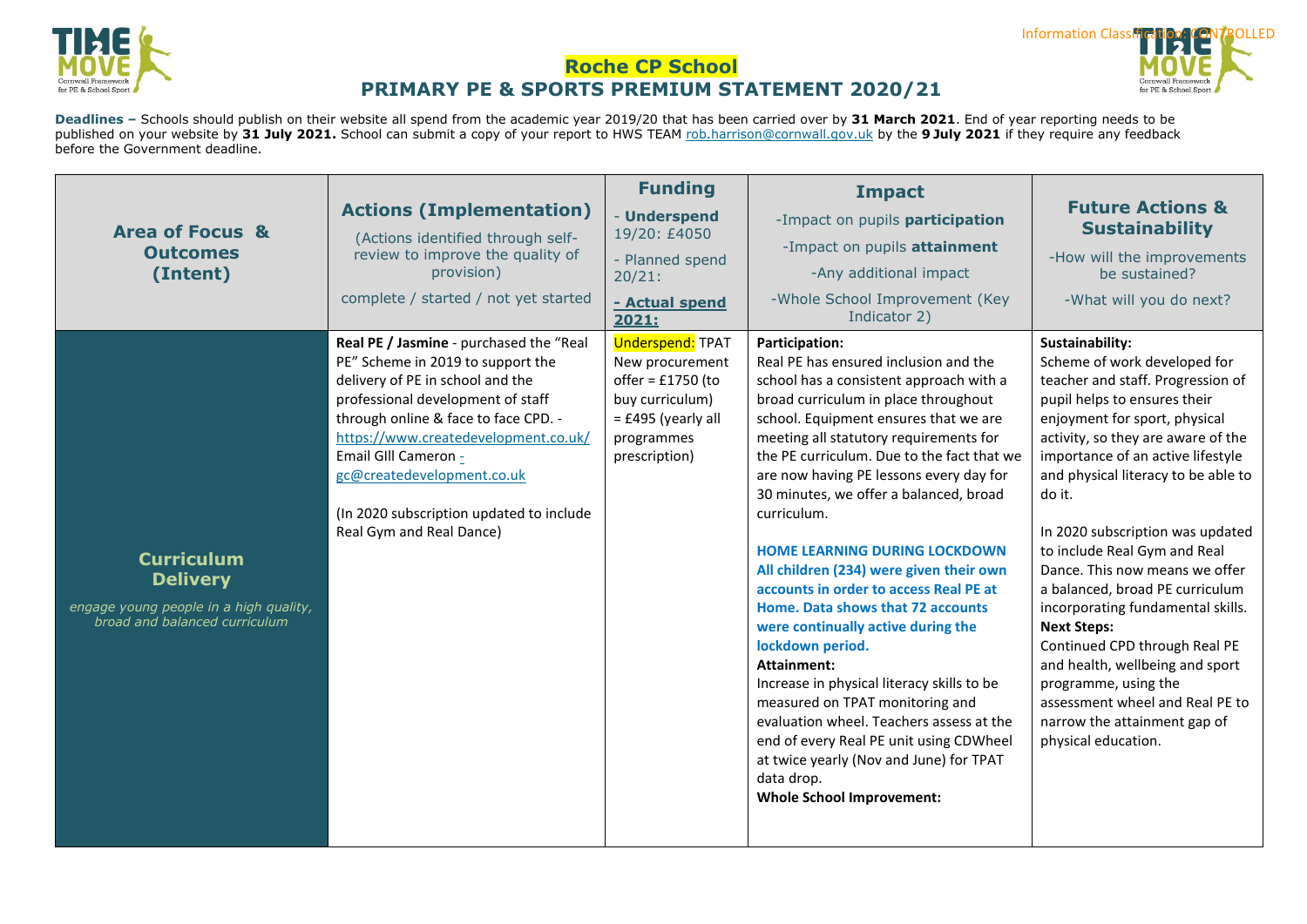





| Source to Sea (walking and kayaking<br>activity linked to topic in Year 4)                                                                                                                                                                                                      | £416<br>Coach<br>£1614<br>Event<br>$Total =$<br>£2030                                                 | Real PE and Jasmine is a holistically<br>approach to Physical Literacy, Social and<br><b>Emotional Wellbeing.</b><br>PE lessons are now every day for 30<br>minutes. Real PE is broken down into 3<br>separate lessons: Warm up, Skills and<br>Skills Application. There are then another<br>2 lessons consisting of a traditional sport<br>and Fun Fitness Fridays.<br>Participation<br>All children (30) in Year 4 take part in<br>adventure activity that encompasses long<br>distance walking on Bodmin moor and<br>kayaking from Lostwithiel to Fowey<br><b>Attainment</b><br>Cross-curricular activity linking physical<br>activity with geography, map reading<br>skills. Exposure to new activity and new<br>skills. | Sustainability<br>Cross curricular activities that add<br>Cultural Capital. Develops and<br>promotes personal health,<br>stamina, resilience as well as<br>fitness.<br><b>Next Steps</b><br>Due to the success of this year's<br>activities, this activity will be<br>booked for next year.                                                                                                                                                                                |
|---------------------------------------------------------------------------------------------------------------------------------------------------------------------------------------------------------------------------------------------------------------------------------|-------------------------------------------------------------------------------------------------------|------------------------------------------------------------------------------------------------------------------------------------------------------------------------------------------------------------------------------------------------------------------------------------------------------------------------------------------------------------------------------------------------------------------------------------------------------------------------------------------------------------------------------------------------------------------------------------------------------------------------------------------------------------------------------------------------------------------------------|----------------------------------------------------------------------------------------------------------------------------------------------------------------------------------------------------------------------------------------------------------------------------------------------------------------------------------------------------------------------------------------------------------------------------------------------------------------------------|
| <b>Equipment for Assessment Wheel -</b><br>School has purchased new equipment to<br>support the assessment and delivery of<br>the curriculum.<br>General Sports equipment<br>Footballs<br>Basketball stand and fittings<br>Skipping ropes and other small handheld<br>equipment | £490.98<br>£181.35<br>£533.48<br>£50.97<br>Total = $£1256.38$<br>£77.95 each x 7<br>Total = $£545.65$ | Participation:<br>The equipment allows pupils to not only<br>develop physical literacy skills, but also helped<br>response curriculum and health safety due to<br>social distancing in lessons and ex - curricular<br>activities.<br><b>PLAYTIME</b><br>Equipment was purchased to comply with<br>government guidance. A whole school<br>approach was adopted. Each class had a<br>coloured bag with the same coloured<br>equipment inside.<br>Attainment:<br>Assessment equipment allow reliability of<br>assessment of physical literacy and enable<br>each pupil to be engaged and active for longer.                                                                                                                     | Sustainability:<br>Investment in equipment is vital<br>to develop physical literacy<br>across the school. It has a limited<br>lifespan due to volume of use. As<br>each class has their own bag and<br>equipment, each class has full<br>responsibility for their<br>equipment.<br><b>Next Steps:</b><br>Review which equipment lasted<br>the longest, which was enjoyed<br>by students the most and enable<br>staff to have an impact on<br>learning - therefore allowing |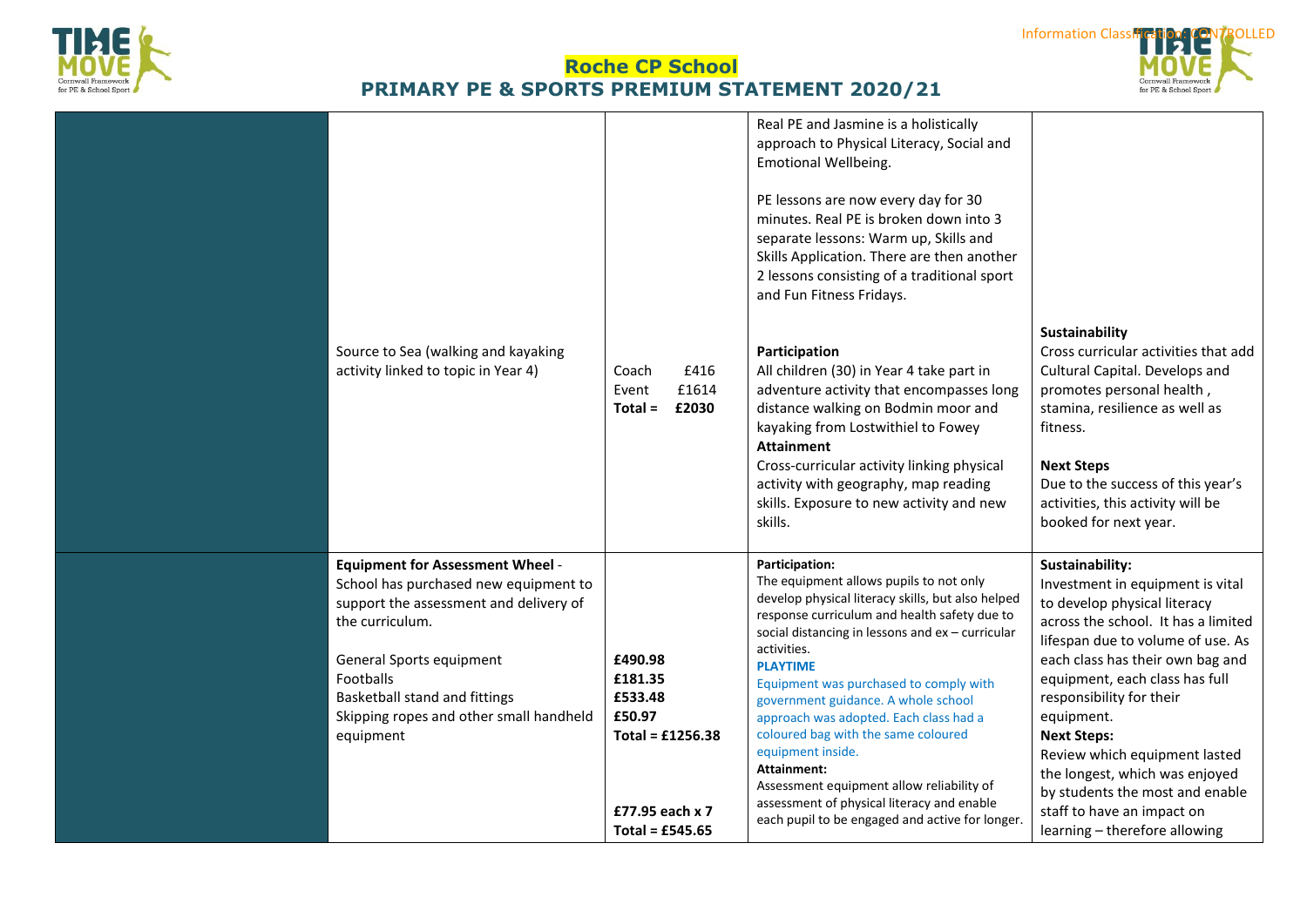



Cornwall Framework<br>for PE & School Sport

|                                                                                                                                                                                                                    | Coloured bags with coloured equipment<br>for break times bubbles 1 per class                                                                                                                                                                                         |                                                                                  | As each class has own equipment, more<br>children able to participate in physical activity<br>at break times.<br><b>Whole School Improvement:</b><br>All children within the school were able to use<br>this equipment as it was equipment that<br>facilitated structure and flow within lessons<br>and impact assessment.                                                                                                                                                                                                                                                                                                                                                | continued investment in the right<br>equipment. Buy more equipment<br>as and when.<br>Continue to purchase equipment<br>per class for use at break times.                                                                                                                                                                                                                                                                                                                                                                       |
|--------------------------------------------------------------------------------------------------------------------------------------------------------------------------------------------------------------------|----------------------------------------------------------------------------------------------------------------------------------------------------------------------------------------------------------------------------------------------------------------------|----------------------------------------------------------------------------------|---------------------------------------------------------------------------------------------------------------------------------------------------------------------------------------------------------------------------------------------------------------------------------------------------------------------------------------------------------------------------------------------------------------------------------------------------------------------------------------------------------------------------------------------------------------------------------------------------------------------------------------------------------------------------|---------------------------------------------------------------------------------------------------------------------------------------------------------------------------------------------------------------------------------------------------------------------------------------------------------------------------------------------------------------------------------------------------------------------------------------------------------------------------------------------------------------------------------|
|                                                                                                                                                                                                                    | <b>IT Equipment</b><br>Our school is investing in additional IT<br>equipment to support the delivery of<br>REAL PE and TPAT Monitoring Evaluation<br>Wheel<br>10.2 Ipad with WiFi and Cellular 32GB x 4<br>Edu Cases (Protective cases for Ipads)                    | £333 each $x$ 4 =<br>£1332<br>£19.99 each $x$ 4 =<br>£79.96<br>$TOTAL = 1411.96$ | <b>Participation:</b><br>The additional IT equipment allowed all pupils<br>& staff to access Real PE and our monitoring<br>and evaluation tool at their fingertips - demo<br>videos of physical literacy can be plays, paused<br>and rewind for each pupil individually.<br><b>Attainment:</b><br>This equipment allows reliability of assessment<br>of the physical literacy TPAT wheel and enable<br>each pupil & teacher to be engaged in physical<br>activity curriculum inside and out of school.<br><b>Whole School Improvement:</b><br>All children within the school are able to use<br>this equipment as and when required and<br>improves impact of assessment. | Sustainability:<br>Investment in equipment is vital<br>to develop physical literacy<br>across the school. It has a limited<br>lifespan due to volume of use.<br><b>Next Steps:</b><br>How can we develop the use of IT<br>equipment more and integrate<br>into sport and physical activity.<br>Using applications to inspire<br>development of physical literacy<br>and physical activity through the<br>use of tracking and gamification.<br>Integrate across whole school to<br>enable active classrooms in other<br>lessons. |
| <b>Physical Activity,</b><br><b>Health &amp; Wellbeing</b><br>all young people are aware of health<br>related issues and are supported to<br>make informed choices to engage in an<br>active and healthy lifestyle | <b>Moki Bands + Reader - Interactive</b><br>Fitness trackers for measuring Physical<br>Activity - to use within class project<br>throughout the school day, increasing<br>physical activity in non-PE curriculum<br>time. -<br>https://moki.health/collections/store | Spend 2020/21:<br>School Pack (120<br>Bands & 4 Readers)<br>$=$ £2,400 Ex Vat    | Participation:<br>Currently 30 children in Year 3 are piloting<br>the Moki trackers. The rest of KS2 will<br>have a class set each in September. It has<br>been delayed till then due to each class<br>having new computers in classroom in<br>Summer 2.                                                                                                                                                                                                                                                                                                                                                                                                                  | Sustainability:<br>Bands can be reused from year to<br>year and are self-charging.<br><b>Next Steps:</b><br>Different activities/challenges can<br>be set to create different data<br>sets to be used across the school                                                                                                                                                                                                                                                                                                         |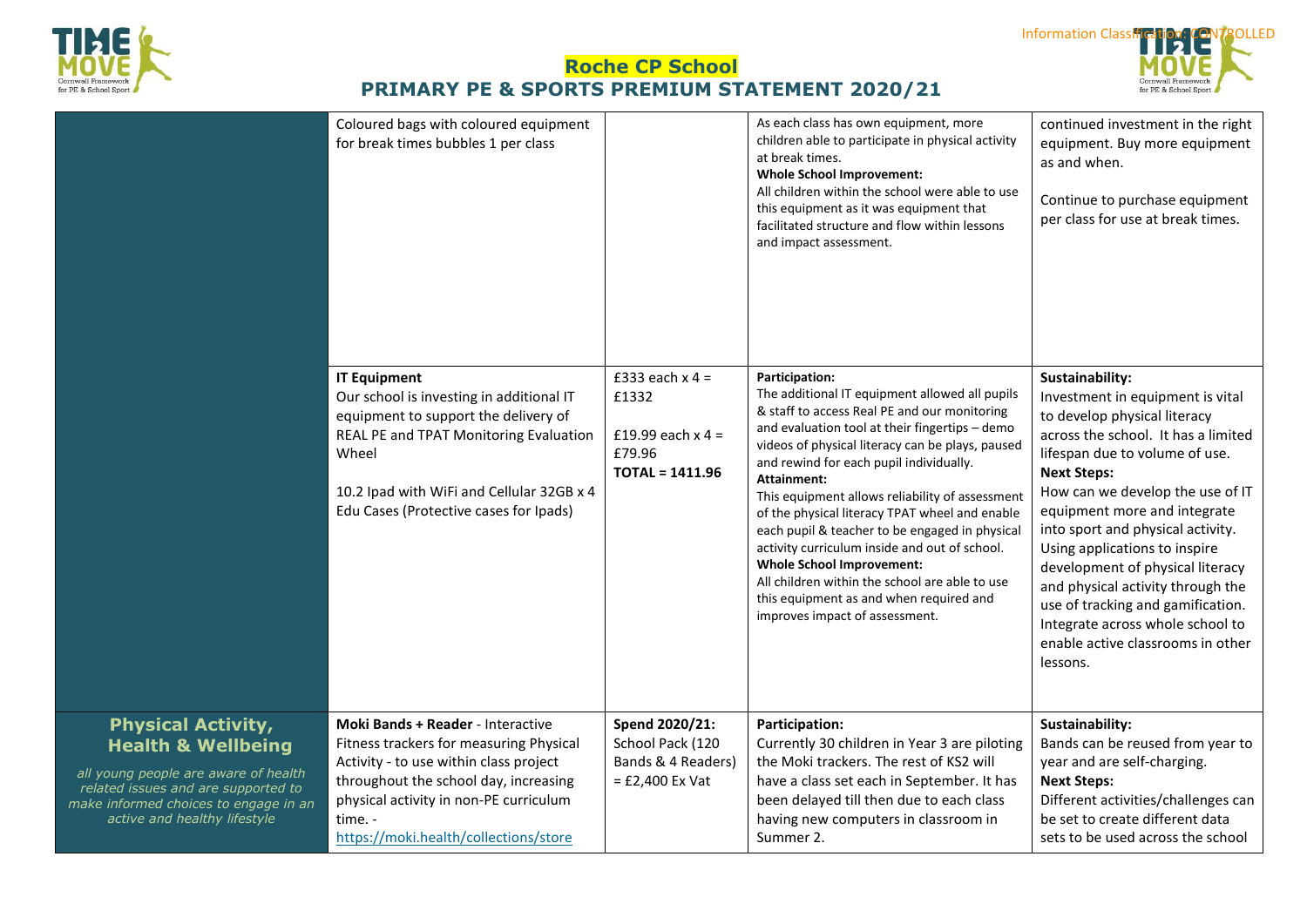



| (Key Indicator 1) | Bikeability bikes and helmets | £872.44 | Increase physical activity within class or<br>school, helping to monitor classes / school<br>reaching minimum physical activity<br>government guidelines in school.<br>Attainment:<br>Increase in physical literacy skills to be<br>measured on TPAT monitoring and<br>evaluation wheel<br>Data from Moki trackers shows the level<br>of daily physical activity each child is<br>participating in.<br><b>Whole School Improvement:</b><br>To raise the awareness and importance of<br>physical activity and its links to mental<br>wellbeing across the school and to<br>improve cross curricular use of physical<br>activity.<br><b>Participation:</b><br>Balance bikes and helmets purchased for<br>Reception class.<br><b>Attainment:</b><br>The balance bikes will enable Reception<br>children to develop their movement<br>incorporating balance and co-ordination<br>as per the new EYFS 2021 curriculum<br><b>Whole School Improvement:</b><br>Children will build on skills learnt as they<br>progress through the school - Bikeability<br>in Year 5 - bike and road safety. | Sustainability:<br>Bikes and helmets are stored in a<br>safe, protective unit. Bikes and<br>helmets regularly checked for<br>wear and tear and replaced if<br>necessary.<br><b>Next steps:</b><br>Children will use skills taught<br>outside of the school<br>environment. School will<br>continue to monitor the physical<br>development of Reception<br>children through the use of the<br>balance bikes and provide<br>opportunities to use the balance<br>bikes. |
|-------------------|-------------------------------|---------|----------------------------------------------------------------------------------------------------------------------------------------------------------------------------------------------------------------------------------------------------------------------------------------------------------------------------------------------------------------------------------------------------------------------------------------------------------------------------------------------------------------------------------------------------------------------------------------------------------------------------------------------------------------------------------------------------------------------------------------------------------------------------------------------------------------------------------------------------------------------------------------------------------------------------------------------------------------------------------------------------------------------------------------------------------------------------------------|----------------------------------------------------------------------------------------------------------------------------------------------------------------------------------------------------------------------------------------------------------------------------------------------------------------------------------------------------------------------------------------------------------------------------------------------------------------------|
|-------------------|-------------------------------|---------|----------------------------------------------------------------------------------------------------------------------------------------------------------------------------------------------------------------------------------------------------------------------------------------------------------------------------------------------------------------------------------------------------------------------------------------------------------------------------------------------------------------------------------------------------------------------------------------------------------------------------------------------------------------------------------------------------------------------------------------------------------------------------------------------------------------------------------------------------------------------------------------------------------------------------------------------------------------------------------------------------------------------------------------------------------------------------------------|----------------------------------------------------------------------------------------------------------------------------------------------------------------------------------------------------------------------------------------------------------------------------------------------------------------------------------------------------------------------------------------------------------------------------------------------------------------------|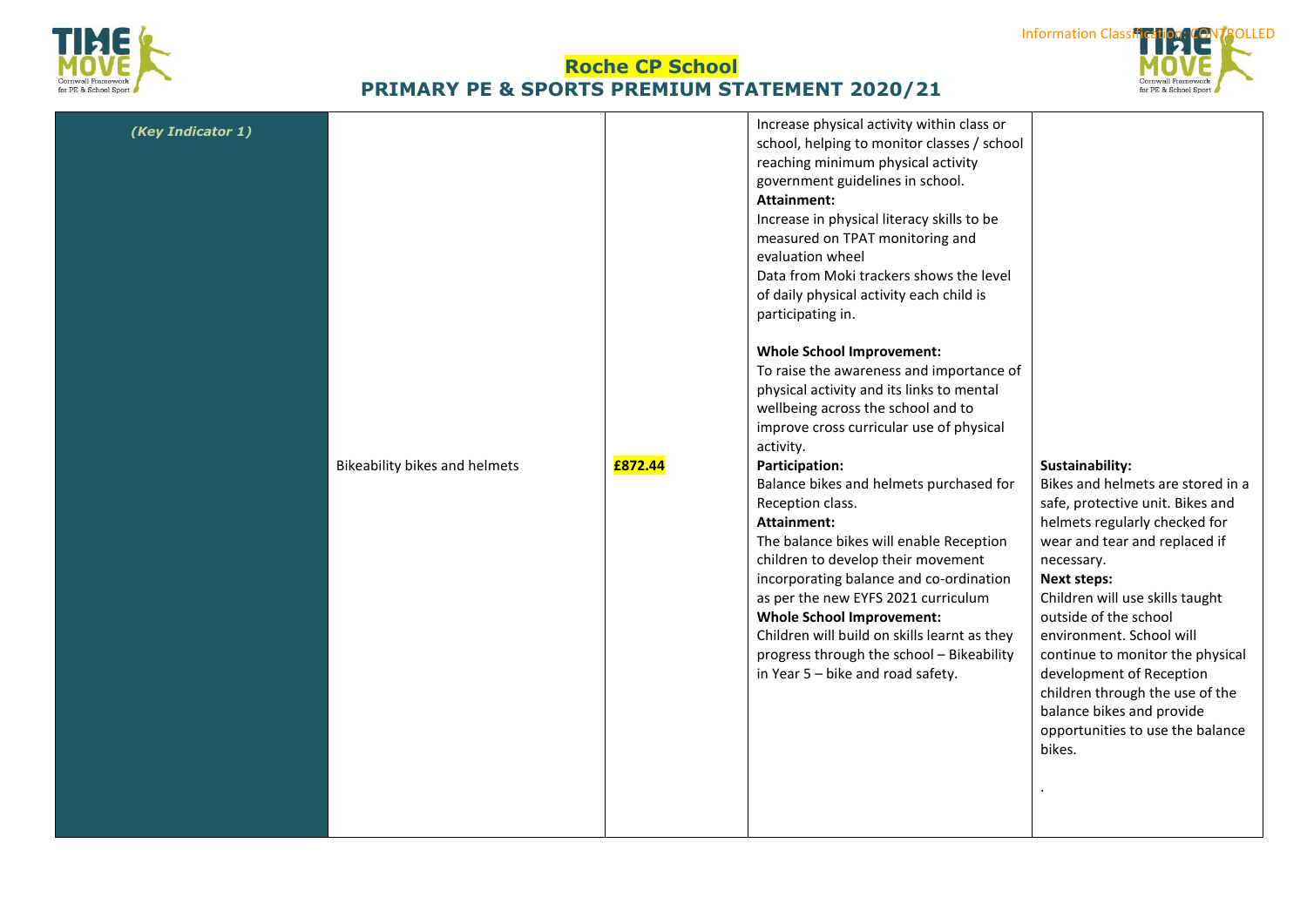





**Information Class**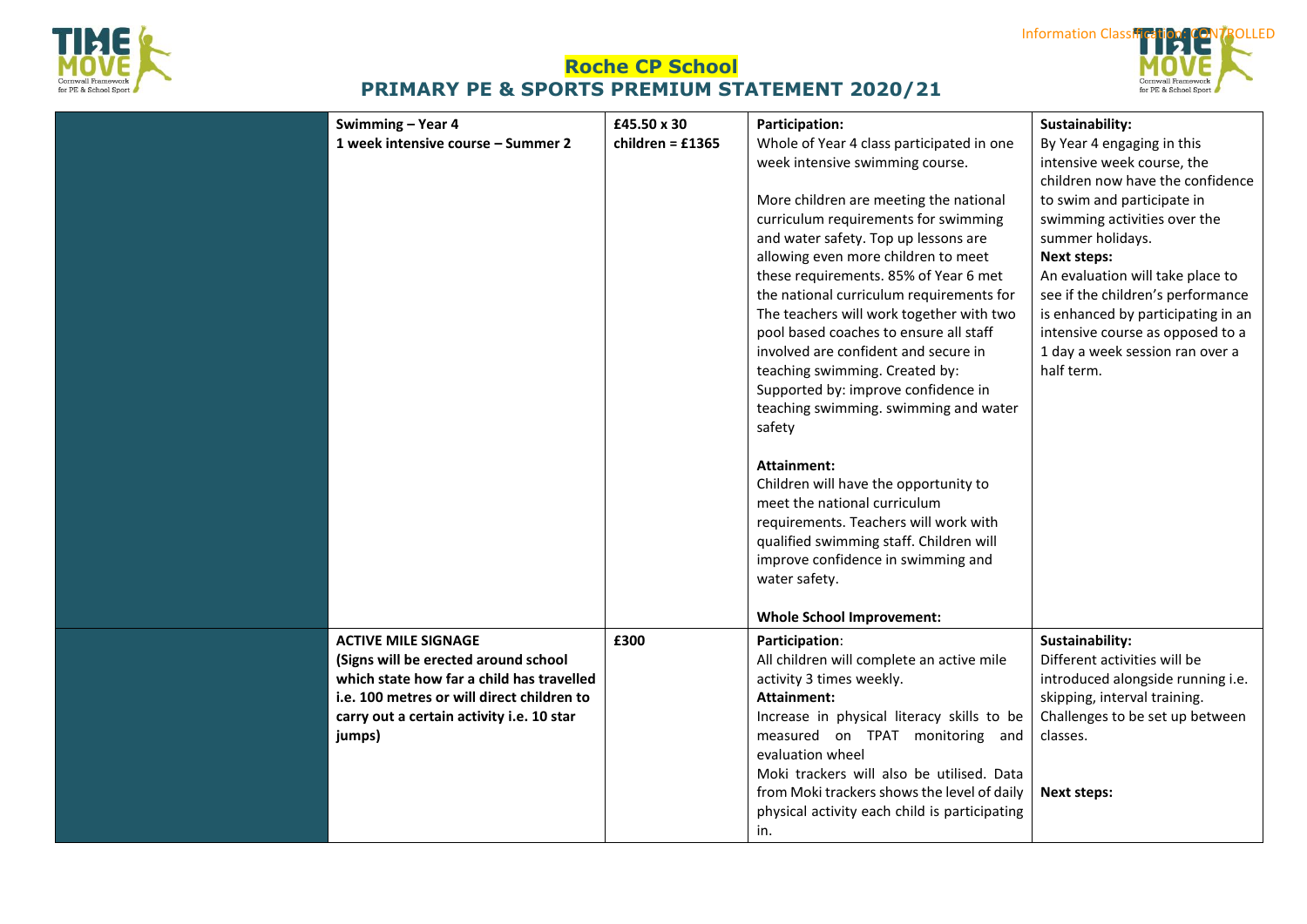



|                                                                      |                                                                              |                        | <b>Whole School Improvement:</b><br>Children's energy levels will increase as<br>will engagement with other pupils from<br>their own class and other classes. Activity<br>accessible to all age ranges. | Monitor and assess children's<br>physical activity. Link with skills<br>learnt through Real PE. |
|----------------------------------------------------------------------|------------------------------------------------------------------------------|------------------------|---------------------------------------------------------------------------------------------------------------------------------------------------------------------------------------------------------|-------------------------------------------------------------------------------------------------|
|                                                                      |                                                                              |                        | Participation:                                                                                                                                                                                          | Sustainability:                                                                                 |
|                                                                      | <b>EYFS PHYSICAL DEVELOPMENT</b>                                             |                        | Physical activity is vital in children's all-                                                                                                                                                           | Equipment will be stored in a                                                                   |
|                                                                      | To promote physical development in<br>EYFS in line with new EYFS Curriculum. |                        | round development. Gross and motor<br>skills develop incrementally throughout                                                                                                                           | safe, protective environment.<br>Equipment will be regularly                                    |
|                                                                      | New equipment:                                                               | £2300                  | early childhood. All children will have the                                                                                                                                                             | checked and replaced if                                                                         |
| <b>Diverse &amp;</b>                                                 | <b>Development Trail</b>                                                     | £675                   | opportunity to develop key movement                                                                                                                                                                     | necessary.                                                                                      |
| <b>Inclusive</b>                                                     | Climbing A Frame                                                             | £101                   | skills using new equipment.                                                                                                                                                                             |                                                                                                 |
| provide a fully inclusive offer that                                 | Outdoor balance beams                                                        | £32                    |                                                                                                                                                                                                         | <b>Next Steps:</b>                                                                              |
| recognises the diverse needs of specific                             | Crawling tunnel                                                              | £125                   | Attainment:                                                                                                                                                                                             | More opportunities for children                                                                 |
| groups and identifies tailored<br>opportunities for all young people | Construction balance planks and storage                                      | £50                    | Children will gain confidence in gross and                                                                                                                                                              | to develop physical literacy skills                                                             |
|                                                                      | Play crates                                                                  | £90                    | motor skills through exploring. Gross                                                                                                                                                                   | in line with new EYFS curriculum.                                                               |
|                                                                      | Wheelbarrow                                                                  | £32<br>£94.45          | motor skills provide the foundation for<br>developing healthy bodies and social and                                                                                                                     | Ensure links are made between<br>EYFS curriculum and KS1                                        |
| (Key Indicator 4)                                                    | Steering post<br>Chalkboards                                                 | £213                   | mental wellbeing.                                                                                                                                                                                       | curriculum.                                                                                     |
|                                                                      | Wooden Easel - gross motor skills                                            | £400                   |                                                                                                                                                                                                         |                                                                                                 |
|                                                                      | 30 x Waterproofs for children                                                | <b>Total= £4112.45</b> |                                                                                                                                                                                                         |                                                                                                 |
|                                                                      |                                                                              |                        |                                                                                                                                                                                                         |                                                                                                 |
|                                                                      |                                                                              |                        | <b>Whole School Improvement:</b>                                                                                                                                                                        |                                                                                                 |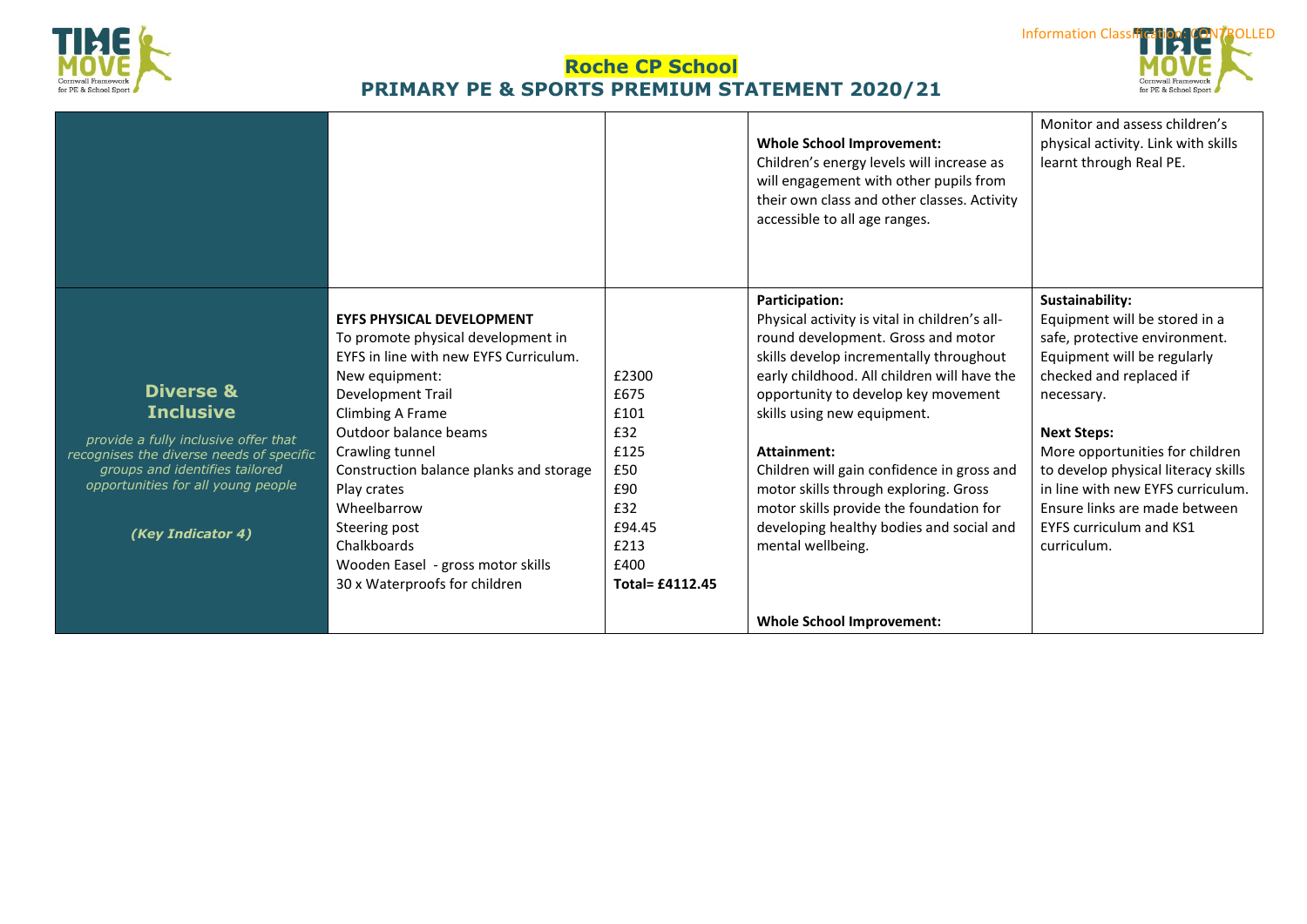



|                                                                                            | <b>MAINTENANCE CHARGES - SPORTS</b><br>MAINTENANCE OF PITCHES<br>PREPARATION FOR EYFS                                                                                                                                | £100                            | <b>Participation:</b><br>The whole school will use playing field<br>for Sports Day, sports events, PE lessons | Sustainability:                                               |
|--------------------------------------------------------------------------------------------|----------------------------------------------------------------------------------------------------------------------------------------------------------------------------------------------------------------------|---------------------------------|---------------------------------------------------------------------------------------------------------------|---------------------------------------------------------------|
| <b>Competitions</b><br>Provide a well organised, appropriate<br>and enjoyable programme of | DUE TO COVID<br>EXTRA INVESTMENT TO SUPPORT IT<br>LINE MARKING FOR SPORTS DAY AND<br><b>INTER-CLASS COMPETITIONS AND</b><br>BUDGET GIVEN TO Y6 FOR SPORTS DAY<br>REWARD AND RECOGNISE SPORTING<br><b>ACHIEEMENTS</b> |                                 | Attainment:                                                                                                   | <b>Next Steps:</b>                                            |
| competitions and festivals for students                                                    |                                                                                                                                                                                                                      |                                 | <b>Whole School Improvement:</b>                                                                              | Sustainability:                                               |
| of all abilities                                                                           | <b>Cornwall Virtual School Games</b>                                                                                                                                                                                 |                                 |                                                                                                               | The whole school will continue to                             |
|                                                                                            |                                                                                                                                                                                                                      | £0                              | <b>Participation:</b>                                                                                         | participate and engage with                                   |
| (Key Indicator 5)                                                                          |                                                                                                                                                                                                                      |                                 | The whole school completed activities                                                                         | Cornwall School Games in the                                  |
|                                                                                            |                                                                                                                                                                                                                      |                                 | over a week long period.<br><b>Attainment:</b>                                                                | future.                                                       |
|                                                                                            |                                                                                                                                                                                                                      |                                 | The whole school participated in different                                                                    | <b>Next Steps:</b>                                            |
|                                                                                            |                                                                                                                                                                                                                      |                                 | activities building on and using existing                                                                     | Have participated in Cornwall                                 |
|                                                                                            |                                                                                                                                                                                                                      |                                 | skills taught.                                                                                                | Virtual School Games for the last                             |
|                                                                                            |                                                                                                                                                                                                                      |                                 | Whole School Improvement:                                                                                     | 2 years (due to Covid). We shall                              |
|                                                                                            |                                                                                                                                                                                                                      |                                 | All year groups competed against other                                                                        | participate in Cornwall School                                |
|                                                                                            |                                                                                                                                                                                                                      |                                 | year groups from different school around<br>Cornwall.                                                         | Games when it resumes in<br>Summer term 2022.                 |
|                                                                                            | Sports Leaders - PlayMaker - This award                                                                                                                                                                              | Underspend 19/20:               | <b>Participation:</b>                                                                                         | Sustainability:                                               |
|                                                                                            | is a great introduction into leadership for                                                                                                                                                                          | PlayMaker costs                 | Expectation of 30 number of pupils have                                                                       | Year 5 pupils will continue to                                |
|                                                                                            | pupils aged nine and over. The award is                                                                                                                                                                              | just £8 per learner             | been trained in PlayMaker this year and                                                                       | work through the next academic                                |
|                                                                                            | designed for use in a variety of education                                                                                                                                                                           | or you can register             | given these pupils a great insight into                                                                       | year as they have another year at                             |
| <b>Leadership, Coaching</b>                                                                | settings as a 6-hour course and focuses                                                                                                                                                                              | for Primary Leaders             | leadership.                                                                                                   | the school.                                                   |
| & Volunteering                                                                             | on developing learner's leadership skills.                                                                                                                                                                           | Licence and register            | Attainment:                                                                                                   | <b>Next Steps:</b>                                            |
| provide pathways to introduce and                                                          | PlayMaker costs just £8 per learner or if<br>you are a primary school you can register                                                                                                                               | unlimited<br>PlayMaker's within | Pupils who have be engaged with<br>PlayMaker are showing more confidence                                      | To develop teachers using this<br>resource within the school, |
| develop leadership skills                                                                  | for our Primary Leaders Licence and                                                                                                                                                                                  | your school for a               | and have developed values and attitudes                                                                       | therefore create increased                                    |
|                                                                                            | register unlimited PlayMaker's within                                                                                                                                                                                | total cost of £99               | that promote physical activity and life                                                                       | numbers of pupil leaders. To use                              |
|                                                                                            | your school for a total cost of £99 per                                                                                                                                                                              | per year.                       | skills.                                                                                                       | existing Leaders as mentors for                               |
|                                                                                            | year.                                                                                                                                                                                                                |                                 | <b>Whole School Improvement:</b>                                                                              | the new leaders that are being                                |
|                                                                                            |                                                                                                                                                                                                                      |                                 |                                                                                                               | trained.                                                      |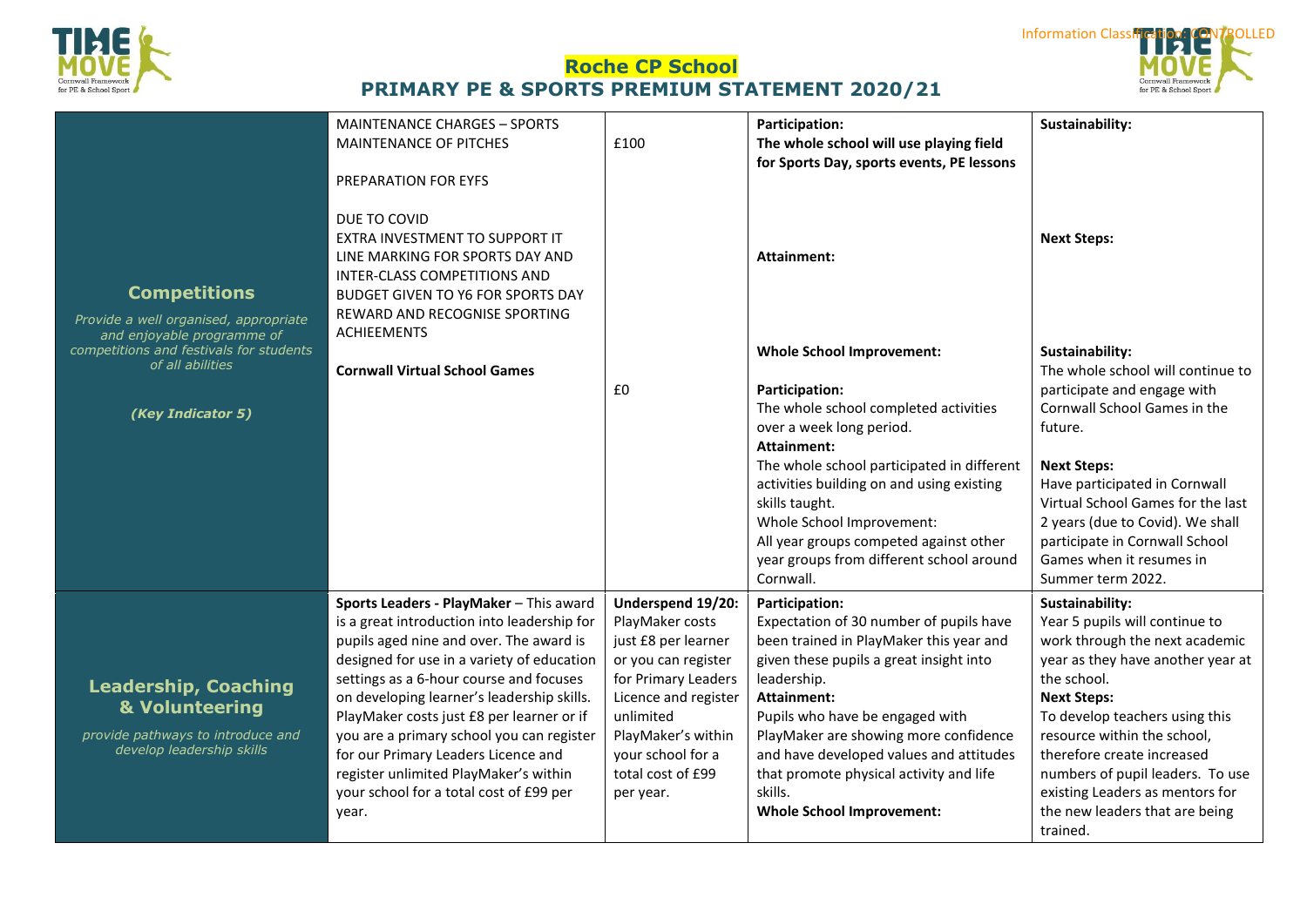



|                                                                                                                                                                                                | https://www.sportsleaders.org/playmak<br>er<br>DUE TO COVID THIS DID NOT HAPPEN<br>PUT BACK UNTIL SEPT 2021 DUE TO<br><b>BUBBLES</b>                                                                                                                                                                                                          |       | Leaders work with younger age groups<br>within the school community to help<br>develop active play within break and<br>lunch times.                                                                   |                                                                                                                                                                                                                                                                                                                                                                                                             |
|------------------------------------------------------------------------------------------------------------------------------------------------------------------------------------------------|-----------------------------------------------------------------------------------------------------------------------------------------------------------------------------------------------------------------------------------------------------------------------------------------------------------------------------------------------|-------|-------------------------------------------------------------------------------------------------------------------------------------------------------------------------------------------------------|-------------------------------------------------------------------------------------------------------------------------------------------------------------------------------------------------------------------------------------------------------------------------------------------------------------------------------------------------------------------------------------------------------------|
| <b>Community</b><br><b>Collaboration</b><br>ensure opportunities for young people of<br>all abilities to extend their school<br>activity transitioning into sustained<br>community based sport | Limited collaboration with community<br>clubs within the area due to Covid.<br>However, we are working with those<br>clubs to establish links for our children to<br>progress through the summer months.<br>Will maintain physical literacy through<br>summer months<br>(Street Dance club and dance projects<br>due to resume in Aut 1 2021) |       | Participation:<br><b>Attainment:</b><br><b>Whole School Improvement:</b>                                                                                                                              | Sustainability: Future action: It is<br>envisaged that in Aut 1 2021 a<br>variety of after school clubs will<br>be on offer for all children. These<br>will include Street Dance. Other<br>potential clubs will be Netball,<br>Football, Boxing, Multi-skills and<br>Cross-Country.<br><b>Next steps:</b><br>Contact local community clubs to<br>assess availability and options for<br>after school clubs. |
| <b>Workforce</b><br>increased confidence, knowledge and<br>skills of all staff in teaching PE & sport                                                                                          | Truro and Penwith Academy Trust Health<br>and Wellbeing and Sport Department<br>has supported the school with self-<br>review, statement compliance, tailored<br>CPD opportunities and monitoring and<br>evaluation.                                                                                                                          | £1000 | Participation:<br>All Teachers' confidence and ability has<br>increased by the introduction of REAL PE<br>and the support given by TPAT through<br>regular updates, resources and online<br>training. | Sustainability:<br>Teachers more confident to lead<br>sessions and deliver REAL PE to a<br>high standard.                                                                                                                                                                                                                                                                                                   |
| (Key Indicator 3)                                                                                                                                                                              |                                                                                                                                                                                                                                                                                                                                               |       | <b>Attainment:</b>                                                                                                                                                                                    | <b>Next Steps:</b><br>Continue to work with teachers<br>to develop them within PE and<br>Physical Activity through CPD                                                                                                                                                                                                                                                                                      |